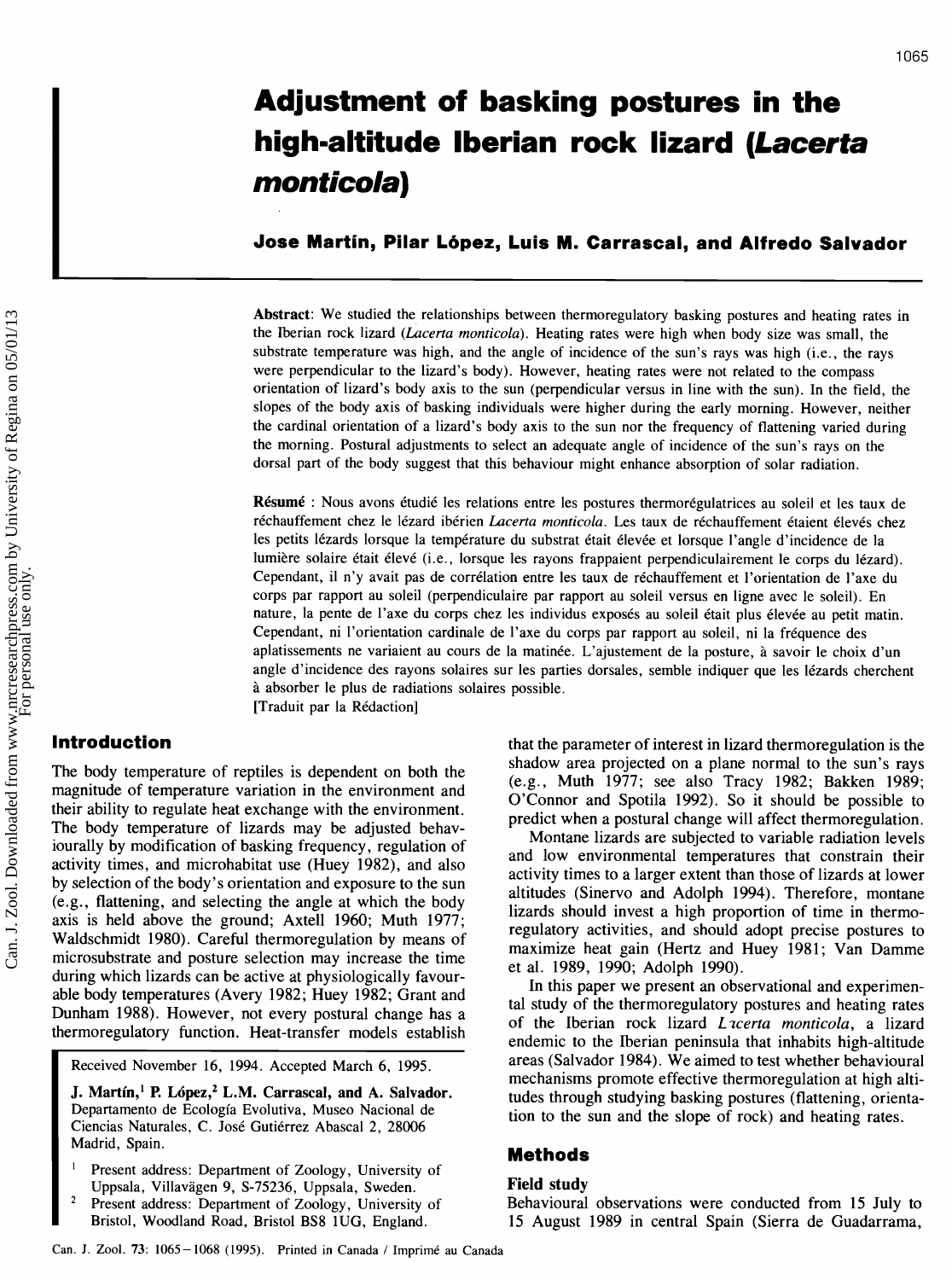|                                  | $07:30 - 09:00$<br>$(N = 15)$ | $09:00 - 11:00$<br>$(N = 22)$ | $11:00 - 13:00$<br>$(N = 12)$ |
|----------------------------------|-------------------------------|-------------------------------|-------------------------------|
| Slope over the horizontal plane  |                               |                               |                               |
| $(\text{deg.})$                  | $36.9 + 7.4$                  | $18.5 \pm 3.8$                | $20.6 + 3.7$                  |
| Cardinal orientation (% time     |                               |                               |                               |
| perpendicular to the sun)        | $43.1 + 8.0$                  | $54.8 + 6.7$                  | $35.7 + 8.0$                  |
| Degree of flattening (% of time) |                               |                               |                               |
| Complete flattening              | $27.4 + 9.5$                  | $24.0 + 8.0$                  | $12.1 \pm 6.8$                |
| Half the belly flattened         | $30.8 + 11.2$                 | $29.2 + 8.5$                  | $50.0 + 10.3$                 |

**Table 1.** Average postures (mean  $\pm$  SE) of focal lizards while basking (when basking lasted longer than 30 s) during three morning periods.

 $40^{\circ}45'$ N,  $4^{\circ}$ W) at sites between 1500 and 1900 m above sea level. The area is characterized by the presence of granite rocks, shrublands (Cytisus oromediterraneus and Juniperus communis), and grasslands (Rivas-Martínez et al. 1987).

Focal lizards were observed during continuous exposure to the sun from the time of their emergence from shadow (rock crevices or bush cover) until they returned to a refuge or protective cover in shadow. Observations took place between the onset of the summer daily activity period (07:30 GMT) and midday (13:00 GMT), covering the morning activity period of L. *monticola* (Arguello and Salvador 1988). The mean  $(\pm SE)$  field body temperature of active individuals in the same area was  $29.4 \pm 0.2$ °C, while the mean associated air temperature was  $18.3 + 0.3$  °C (Martin and Salvador 1993). Individuals were observed without disturbance from a distance of  $3 - 6$  m with binoculars and their behaviour was recorded on a portable tape recorder.

The following behavioural variables were measured while the lizards were basking: the slope of the longitudinal body axis with respect to the horizontal plane, the compass orientation of the body axis, and the degree of body flattening on the rock surface. We considered a lizard to be basking when it remained motionless during a prolonged stop  $($ >30 s) in a patch of open sun. We arbitrarily selected periods longer than 30 s in order to choose stable postures reflecting intentional behaviours. For each individual the average angle of the longitudinal body axis with respect to the horizontal plane was calculated as the weighted average of slopes adopted in each basking event (the slope measured in sexagesimal degrees multiplied by the duration of basking). Slopes were measured at the end of each observation period in the places where the lizards were basking. The orientation of the longitudinal body axis of lizards while basking was determined by means of a compass. The percentage of time during which the body axis was approximately perpendicular  $(\pm 25^{\circ})$  to the sun's rays was calculated for each individual. We differentiated between two flattening postures: all underparts in close contact with the rock, and approximately half of the ventral surface flattened to the substrate. Behavioural rates were averaged for each of three time intervals  $(07:30 -$ 09:00,  $09:00-11:00$ ,  $11:00-13:00$ ).

### **Heating rates**

We determined experimentally the heating rate of lizards by manipulating their posture on the rock surface (cardinal orientation to the sun and slope over the horizontal plane of body axis) and measuring the air and substrate temperatures. Lizards were captured at the study site and held in a portable

refrigerated box until their cloacal temperature reached about  $16 - 18$  °C (approximately the predicted cloacal temperature of a lizard that had retreated into its refuge, usually a rock crevice in deep shade; see above). Each animal was sexed, measured, and weighed (snout -vent length  $68.4 \pm 2.3$  mm; mass 5.4  $\pm$  0.3 g; N = 62), fixed to a rock (granite, approximately  $40 \times 60 \times 10$  cm) with two bands of transparent masking tape, and then exposed to direct solar radiation. Cardinal orientation to the sun was manipulated, placing the body axis of the lizard in line with  $(0^{\circ})$  or perpendicular to (90") the sun's rays. The slope of the body axis in the horizontal plane was manipulated by modifying the inclination of the stone to which the lizard was fixed; thus, the angle of incidence of the sun on the lizard's dorsal surface was 45" or 90" (the sun's angle above the horizon and the angle of the longitudinal body axis with respect to the horizontal plane). The probe of a digital thermometer was inserted into the lizard's cloaca, and the body temperature  $(\pm 0.1^{\circ}C)$  was measured at 15-s intervals (Avery and McArdle 1973; Wygoda 1989). Heating experiments were stopped when the cloacal temperature reached 36°C to avoid potentially dangerous high body temperatures (Bradshaw 1986). We recorded the time and the air (1 cm above the rock surface) and substrate temperatures near the experimental animal.

Heating rates ( $\rm{°C/min}$ ) were calculated over time intervals ranging from 2.5 to 7.5 min  $(10-30)$  units consisting of 15-s intervals, depending on the cloacal temperature reached by experimental individuals). This was an appropriate procedure, as body temperature increased linearly with time in the interval from 18 to 36°C (the coefficient of determination of a linear regression model for heating trials  $2.5 - 7.5$  min long was 0.98). As neither males nor females differed significantly in heating rates (Carrascal et al. 1992), data were pooled. Experimental treatments for each factor (cardinal orientation and slope with respect to the horizontal plane) were distributed randomly among morning hours.

We applied stepwise multiple regression analysis to analyze heating rates and one-way analysis of variance (ANOVA) using logarithmic or angular transformations (percentages of variables) to behavioural data (Sokal and Rohlf 1981).

### **Results**

In the field, the average slope of the body axis of basking individuals differed significantly between periods of the day  $(F_{[2,46]} = 3.81, P = 0.03;$  Table 1), being higher during the early morning and remaining similar after 11:00. However, the frequency of perpendicular cardinal orientation of a lizard's body axis to the sun did not differ significantly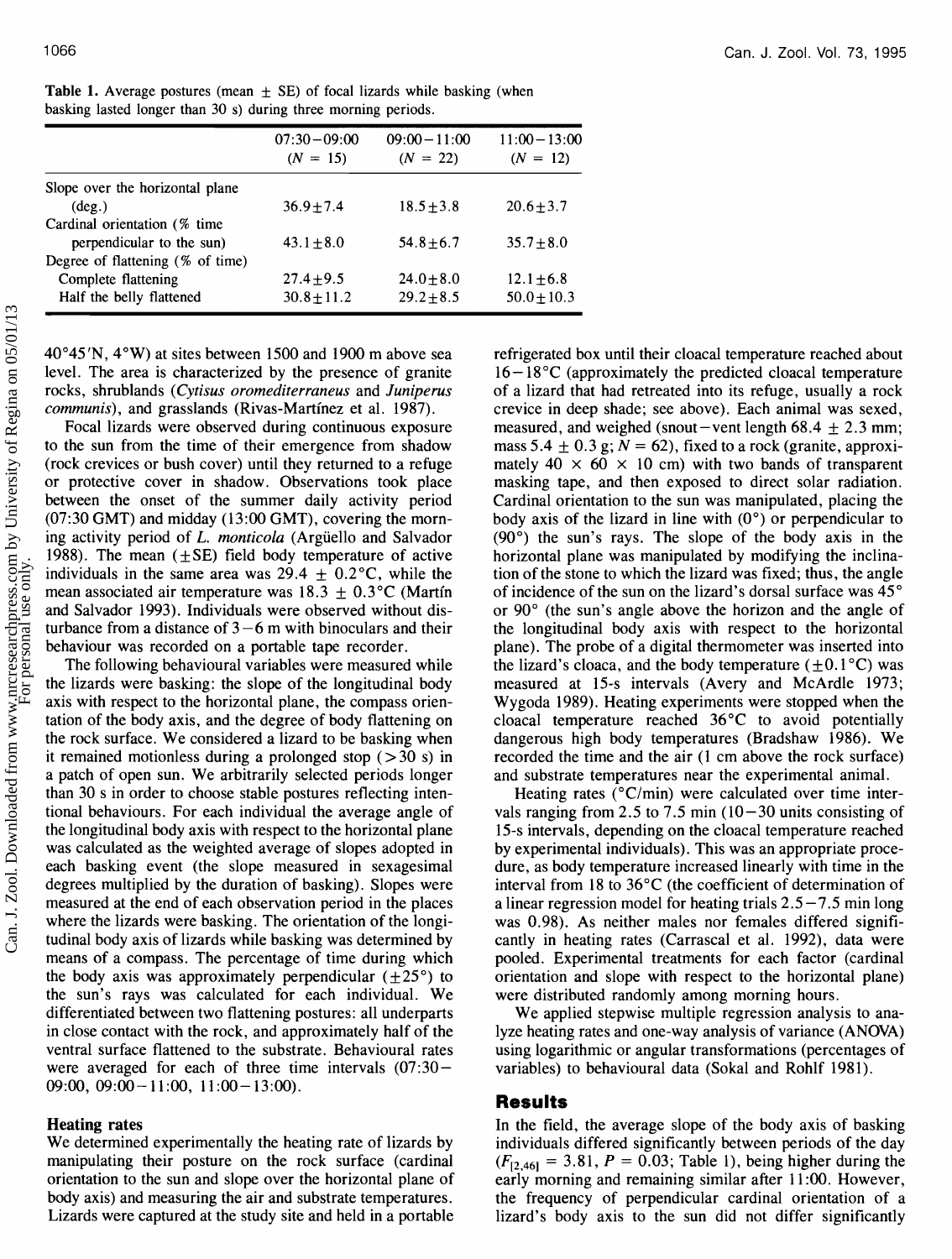between the three morning periods  $(F<sub>12,461</sub> = 0.64, P =$ 0.53; Table 1). The flattening frequency did not differ significantly among the periods, either for complete flattening  $(F<sub>12.461</sub> = 1.34, P = 0.27)$  or for half the belly flattened to the substrate  $(F_{[2,46]} = 2.46, P = 0.18;$  Table 1).

Heating rates averaged 2.2  $\pm$  1.2°C/min and were significantly correlated with body mass (mass), angle of incidence of the sun's rays over the body surface  $(\alpha)$ , and substrate temperature  $(T_s)$  (stepwise multiple regression analysis:  $\degree$ C/min = -2.11 - 0.14 mass + 0.01 $\alpha$  + 0.22 $T_s$ ;  $R^2 = 0.70$  (mass is in grams and  $\alpha$  in sexagesimal degrees)). Thus, heating rates were higher when body size was small and when the substrate temperature and angle of incidence of the sun's rays were high. The heating rate was higher when the angle of incidence of the sun's rays was 90° (2.6  $\pm$  1.3°C/min) than when it was 45° (1.9  $\pm$  $1.1$  °C/min). The cardinal orientation of a lizard's body axis to the sun did not affect its heating rate during the morning hours (in line: 2.4  $\pm$  1.3°C/min; perpendicular: 2.1  $\pm$  $1.2^{\circ}$ C/min; ANOVA on residuals from the regression model:  $F_{[1,53]} = 0.05, P = 0.83$ .

# **Discussion**

*Lacerta monticola* shows a pattern of thermoregulation that exploits microclimate variation through basking (Carrascal et al. 1992). The prominent role of heliothermy is shown by the importance of the angle of incidence of solar radiation in heating experiments and by the selection of basking-site slope on rock perches. The same thermoregulation pattern has been described for other small and medium-sized lizards (Avery 1982; Grant and Dunham 1988; Adolph 1990; Bauwens et al. 1990).

Heliothermic lizards can regulate their heat absorption by changing the angle of incidence of solar radiation on their dorsal surface. Maximum heating rate and operative environmental temperatures are obtained when the body axis is at a right angle to solar radiation (Muth 1977; Pearson 1977; Grant and Dunham 1988). Therefore, the steeper slope of rock perches selected by L. *monticola* in cold mountain areas during the morning could indicate intentional behaviour to maximize the heating rate at low environmental temperatures and lower sun angles.

In some animals (e.g., insects), changes in the compass orientation of their longitudinal body axis with respect to the sun result in significant changes in body temperature and serve to maximize heat gain (Whitman 1987; O'Neil et al. 1990). In lizards, however, compass orientation to the sun does not greatly contribute to changes in body temperature (see Table 1 and Results section) (Muth 1977; Waldschmidt 1980). The flatter body shape of lizards indicates that compass orientation of the body axis with respect to the sun should contribute little to heating, owing to the small changes in body surface area exposed to direct solar radiation (i.e., the flanks are a small proportion of the total dorsal body surface). Therefore, body shape differences and their effects on the proportion of the body surface that can be oriented to the sun could explain the different mechanisms of behavioural thermoregulation in different taxa (for example, compare the conclusions of Muth (1977) and 07Neil et al. (1990) concerning lizards and dipterans, respectively).

Flattening behaviour has been interpreted as evidence of the importance of conduction in heat exchange (Waldschmidt and Tracy 1983), but it also might be a way of increasing the absorption of solar radiation on the dorsal surface. Nevertheless, although flattening behaviour increases the body surface area exposed to solar radiation and in close contact with the rock, for L. *monticola* it does not seem to be related to changing environmental conditions. This result is in agreement with the heat-transfer model of Muth (1977), which indicates that conduction via substrate contact should be unimportant for small lizards under most conditions. The low importance of flattening in L. *monticola* may also be explained by their low body mass and the rough surface of the granite rock, which would reduce the amount of contact between the lizard's body and the rock and therefore reduce the efficiency of conduction (Bakken 1989). The boundarylayer effect and thermal radiation from the surrounding rock, rather than conduction from the substrate, may be partly responsible for the thermal influence of the rock perch (Bakken 1989).

In conclusion, the careful selection of basking perches and postural adjustments to select an adequate angle of incidence of the sun's rays on the dorsal part of the body suggest that these behaviours might enhance absorption of solar radiation in this cool montane environment.

## **Acknowledgments**

We thank R. Johnston, R. Williams, and two anonymous reviewers for critical comments. The El Ventorrillo Field Station provided lodging and logistical support. Financial support was provided to P. López by a grant from the Museo Nacional de Ciencias Naturales-Comunidad de Madrid and to J. Martin by a grant from El Ventorrillo Field Station.

# **References**

- Adolph, S.C. 1990. Influence of behavioral thermoregulation on **microhabitat use by two** *Sceloporus* **lizards. Ecology, 71: 3 15** - **327.**
- Argüello, J.A., and Salvador, A. 1988. Actividad, selección de **habitat y temperaturas corporales de** *Lacerta monticola* **en una**  localidad de la Cordillera Cantábrica (Sauria: Lacertidae). Rev. **Esp. Herpetol. 3: 29-40.**
- **Avery, R.A. 1982. Field studies on body temperatures, and thermoregulation. In Biology of the Reptilia. Vol. 12.** *Edited by*  **C. Gans and F.H. Pough. Academic Press, New York and London. pp. 93- 166.**
- **Avery, R.A., and McArdle, B.H. 1973. The morning emergence of the common lizard** *Lacerta vivipara* **Jacquin. Br. J. Herpetol. 5: 363-368.**
- **Axtell, R. W. 1960. Orientation by** *Holbrookia maculata* **(Lacertilia, Iguanidae) to solar and reflected heat. Southwest. Nat. 5: 45- 47.**
- **Bakken, G.S. 1989. Arboreal perch properties and the operative temperature experienced by small animals. Ecology, 70: 922** - **930.**
- **Bauwens, D., Castilla, A.M., Van Damme, R., and Verheyen, R.F. 1990. Field body temperatures and thermoregulatory behavior of the high altitude lizard,** *Lacerta bedriagae.*  **J. Herpetol. 24: 88-91.**
- **Bradshaw** , **S** . **D** . **1986. Ecophysiology of desert reptiles. Academic Press, Sydney, Australia.**
- Carrascal, L.M., López, P., Martín, J., and Salvador, A. 1992. **Basking and antipredator behaviour in a high altitude lizard: implications of heat-exchange rate. Ethology, 92: 143 – 154.**
- **Grant, B.W., and Dunham, A.E. 1988. Thermally imposed time**